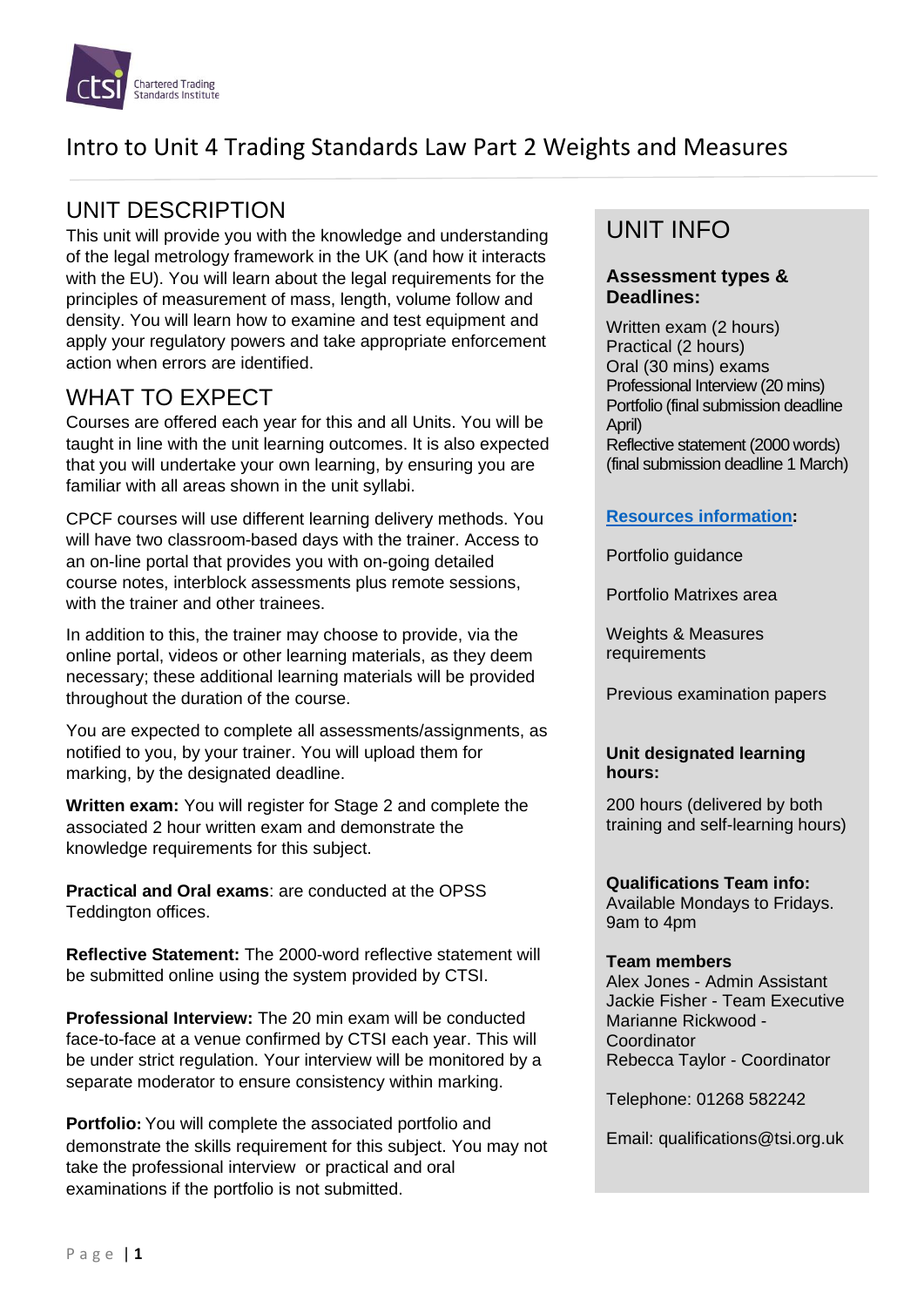

### CLASSIFICATION OF MARKS

All examinations are marked out of 100% and with a pass mark of 40%.

On passing an examination/coursework you will be graded with the following classifications: Distinction, Merit and Pass.

All effort should be made to gain the highest mark possible throughout the examining process.

### CPCF REGULATIONS AND POLICIES

All forms of assessment fall within strict regulations and you must ensure you understand and adhere to all regulation requirements.

The regulations that cover all aspects of the CPCF qualifications can be found on our website:

[https://www.tradingstandards.uk/media/documents/practitioners/cpcf/apel--regulations/cpcf-regulations](https://www.tradingstandards.uk/media/documents/practitioners/cpcf/apel--regulations/cpcf-regulations-final-updated-april-2020.pdf)[final-updated-april-2020.pdf](https://www.tradingstandards.uk/media/documents/practitioners/cpcf/apel--regulations/cpcf-regulations-final-updated-april-2020.pdf)

Please ensure you are familiar with all aspects within the regulations, taking particular notice of any area relating to examinations, coursework and deadlines.

CTSI will publish policies surrounding the CPCF qualification from time to time. These are found here:

<https://www.tradingstandards.uk/practitioners/training-development/qualifications-resources>

It is important that you are aware of any notifications provided by CTSI throughout the year to ensure you are meeting any/all requirements that the Executive or the Qualifications and Awards Board have put out.

### GOVERNANCE

For more detailed information on the governance of the CPCF, you will find this within the regulations. Below outlines the governance structure approved by CTSI Council.



| <b>Classification</b> | <b>Marks</b> |
|-----------------------|--------------|
| Distinction           | 70-100%      |
| Merit                 | 60-69%       |
| Pass                  | 40-59%       |
| Fails                 | 0-39%        |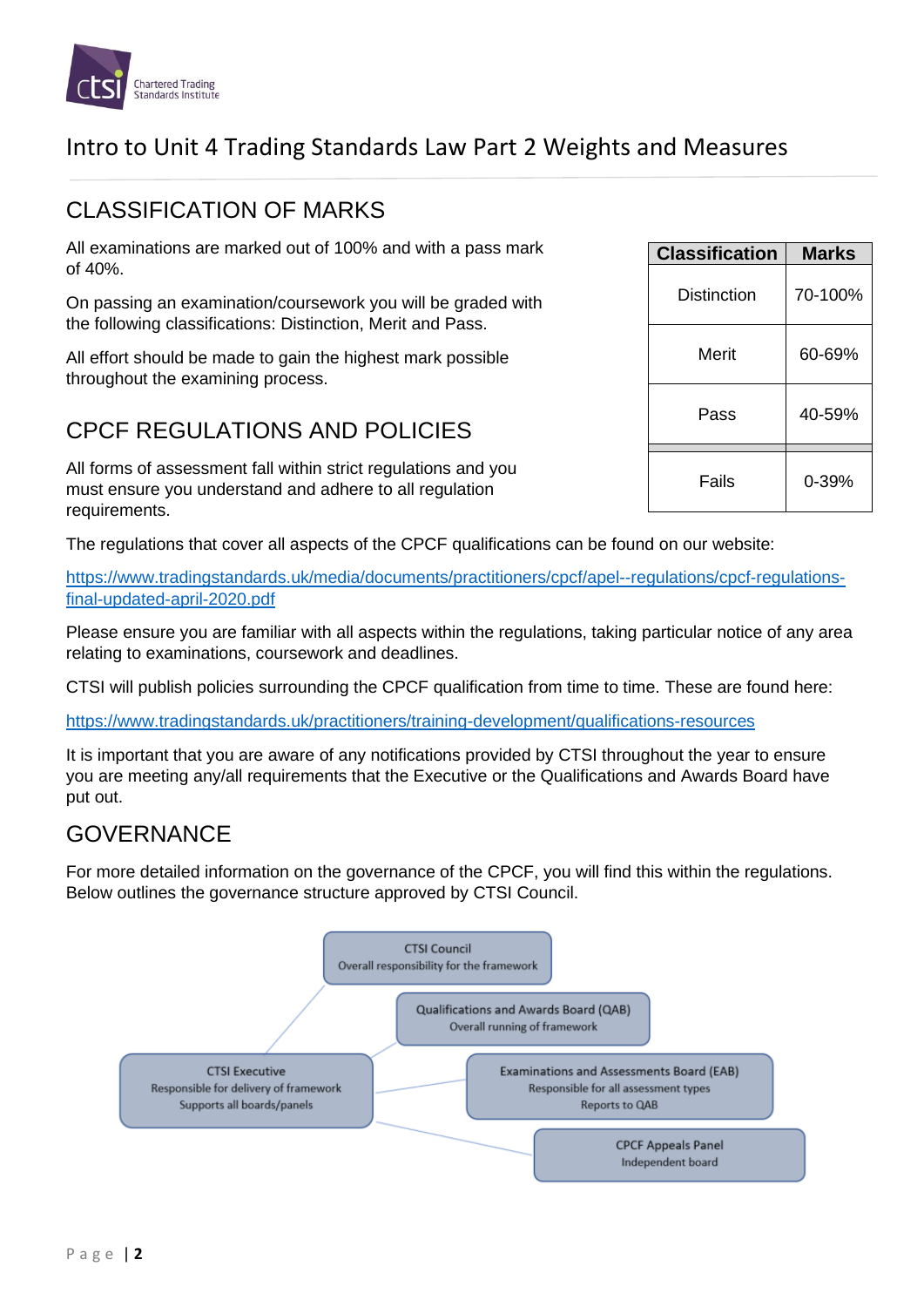

## UNIT SYLLABI

NOTE: The legislation outlined in this syllabus is not an exhaustive list. Candidates will be required to answer questions in accordance with this syllabus.

The examiners may expect candidates to show knowledge of legislation which is in place but not in force, i.e. has been enacted and regulations which have been made which are not yet in force if they are directly relevant to the subject-matter of the examination.

### **Learning Outcomes:**

At the end of this module, the student will be able to demonstrate knowledge of:

- 1. Knowledge and understanding of the requirements of metrology and the legal controls that regulates the consumer protection environment in this area.
- 2. Knowledge and understanding of relevant of case law which has interpreted the legislation.
- 3. Knowledge and understanding of specific powers and enforcement methodology specific to the legislation being studied.
- 4. Skills relating to the practical enforcement of each area of law, including evaluation of product, testing and sampling where appropriate.

#### **Indicative areas of study**

The range, extent and limitations of legislation, specific powers provisions, statutory defences and relevant case law. The legislative requirement and associated which govern the enforcement of such legislation.

The following terms have been used to indicate the level of knowledge required in each element;

**Detailed:** To an in-depth level, and with a fine degree of distinction between concept

**Working:** With the ability to apply the learning to situations so as to resolve problems

**Basic:** Having an awareness of the organisations and concepts

Assessments will reflect the requisite level of knowledge in each given area of the syllabus.

#### **Syllabus**

#### **Detailed knowledge of:**

• fundamental principles of measurement relating to mass, length, volume, flow and density

#### **Detailed knowledge of the following general matters:**

- The Weights and Measures Act 1985, including the arrangements of sections and schedules and relevant delegated legislation
- Local administration
- Powers and general enforcement (including the Consumer Rights Act 2015)
- Units and standards of measurement
- Legislative systems regulation weighing and measuring equipment and instruments, including public equipment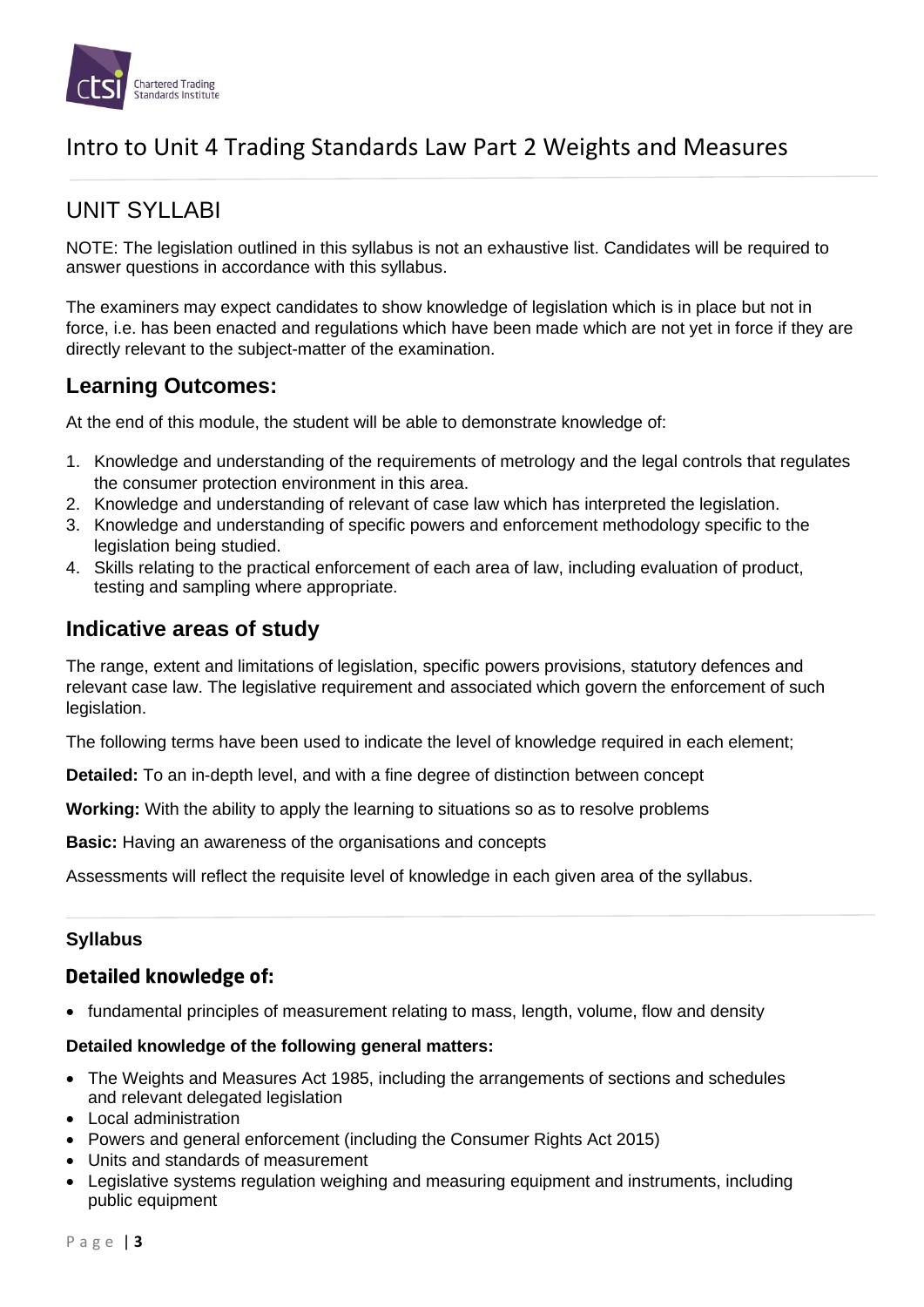

- Regulation of transactions in goods and the minimum and average quantity systems (including EU Regulation 1169/2011)
- Offences and defences
- Specific powers
- Responsibilities and duties
- Case law that assists in the interpretation of key aspects of the legislation

#### Working knowledge of:

- the principles of S.I units, national and international standards and the relevant regulations
- the processes of calibration and traceability of standards
- the construction, maintenance, handling and testing of standards used in legal metrology as outlined in BEIS RD specifications and relevant legislation
- the concepts of accuracy and uncertainty in measurement and the ability to perform uncertainty calculations and the process of preparing an uncertainty budget
- Principles of operation, metrological requirements and conformity assessment of non-automatic weighing instruments as outlined in BS EN 45501 (20150 and the implications of OIML (International Organisation of Legal Metrology) and WELEMC recommendations
- OIML (International Organisation of Legal Metrology) recommendations in reference to testing procedures and metrological requirements of prescribed weights and measures equipment in the UK.
- Principles of operation, metrological requirements and conformity assessment of a range of automatic weighing instruments encountered in legal metrology and the relevant regulations
- Principles of operation, metrological requirements and conformity assessment of a range of measuring equipment: (including material measures, fuel dispensers, road tankers, spirit measuring instruments, beer measuring instruments and water meters) and the relevant regulations
- Principles of operation and metrological requirements of instruments used for packaged goods (including automatic gravimetric filling instruments, catchweighing instruments and measuring container bottles with template) and the relevant regulations
- The average quantity system and associated calculations and the relevant legal requirements
- Influence factors that can affect standards and weighing and measuring equipment (including temperature, vibration, humidity, air buoyancy and electromagnetic influence); techniques and corrections that can be applied to reduce their effects
- The principle and structure of type approval documents and their relationship to the harmonised standards
- The principle and form of conformity assessment certificates and their relationship to relevant harmonised standards

#### Working knowledge of the following general matters:

- The structures and roles of organisations that impact on legal metrology provision, including the Department for Business, Energy and Industrial Strategy (BEIS), BEIS RD, WELMEC (European Corporation in Legal Metrology) and OIML (International Organisation of Legal Metrology). How and why these bodies were established and their interaction with each other.
- The impact of the EU institutions on legal metrology, including the New Approach and Global Approach and the New Legislative Framework.
- The legislative regimes, whether UK or EU based, that control weighing and measuring equipment and instruments (i.e. "UK crown stamped", "EEC stamped", "NAWI and MID stickered / Marked"), associated offences and defences and administrative provisions.
- The law relating to deregulation, self-verification, accreditation and assessment methods, batch testing and notified bodies in relation to legal metrology.